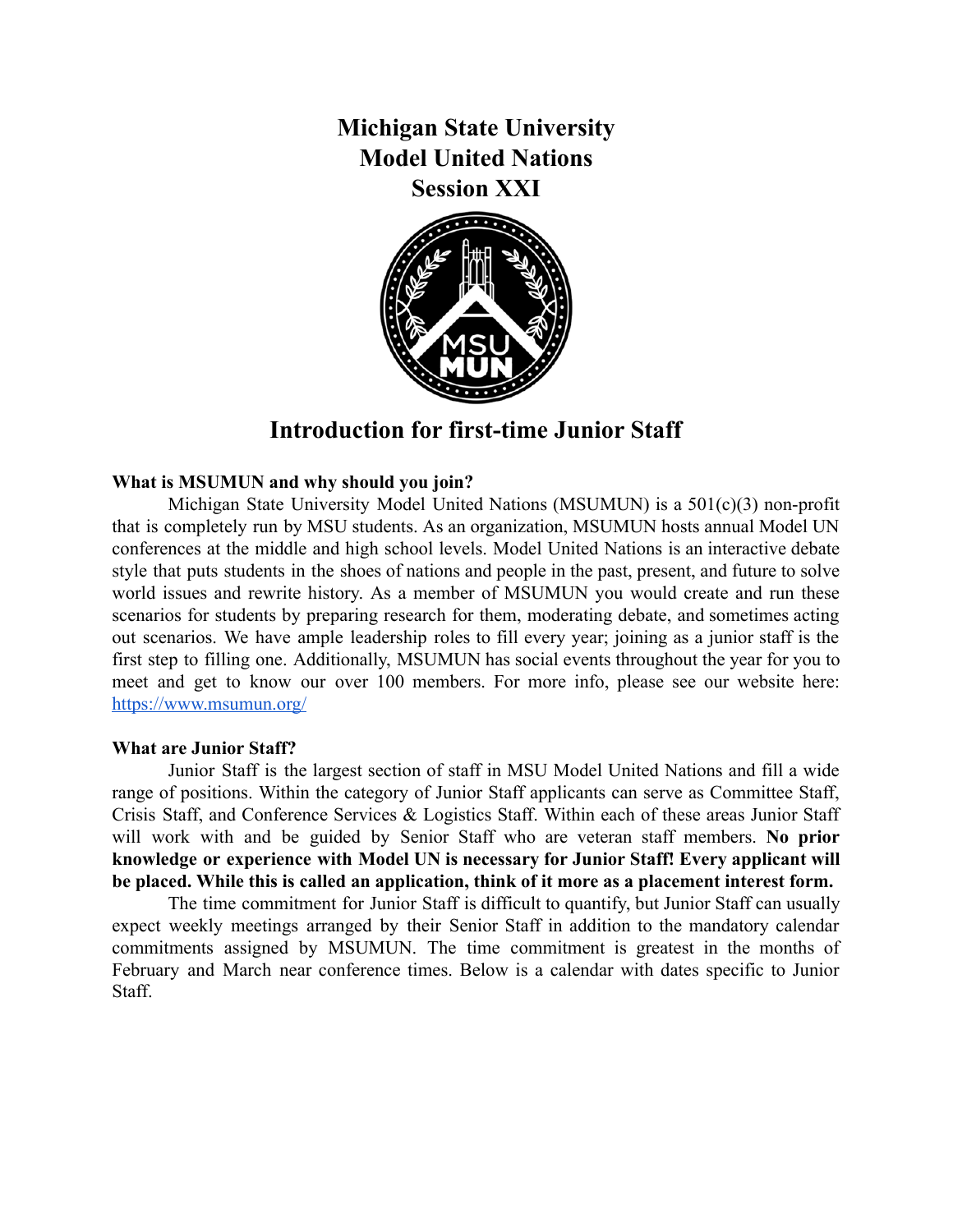# **MSUMUN XXI Junior Staff Fall Calendar**

*Please note: Dates are subject to change and all times are tentative*

### **September:**

*Wednesday Sept 22nd, 6pm*: Welcome to MSUMUN XXI Committee Fair

## **October:**

*Friday Oct 1st, by 11:59pm:* Junior Staff Applications due *Sunday Oct 3rd, all day*: Junior Staff Hiring

## **November:**

*Saturday Nov 20th, 11:59 pm*: Background Guide rough drafts due *Sunday Nov 21st, 12:00 pm*: All-Staff Simulation #1

### **December:**

*Friday Dec 24th, 11:59 pm*: Background Guide final drafts due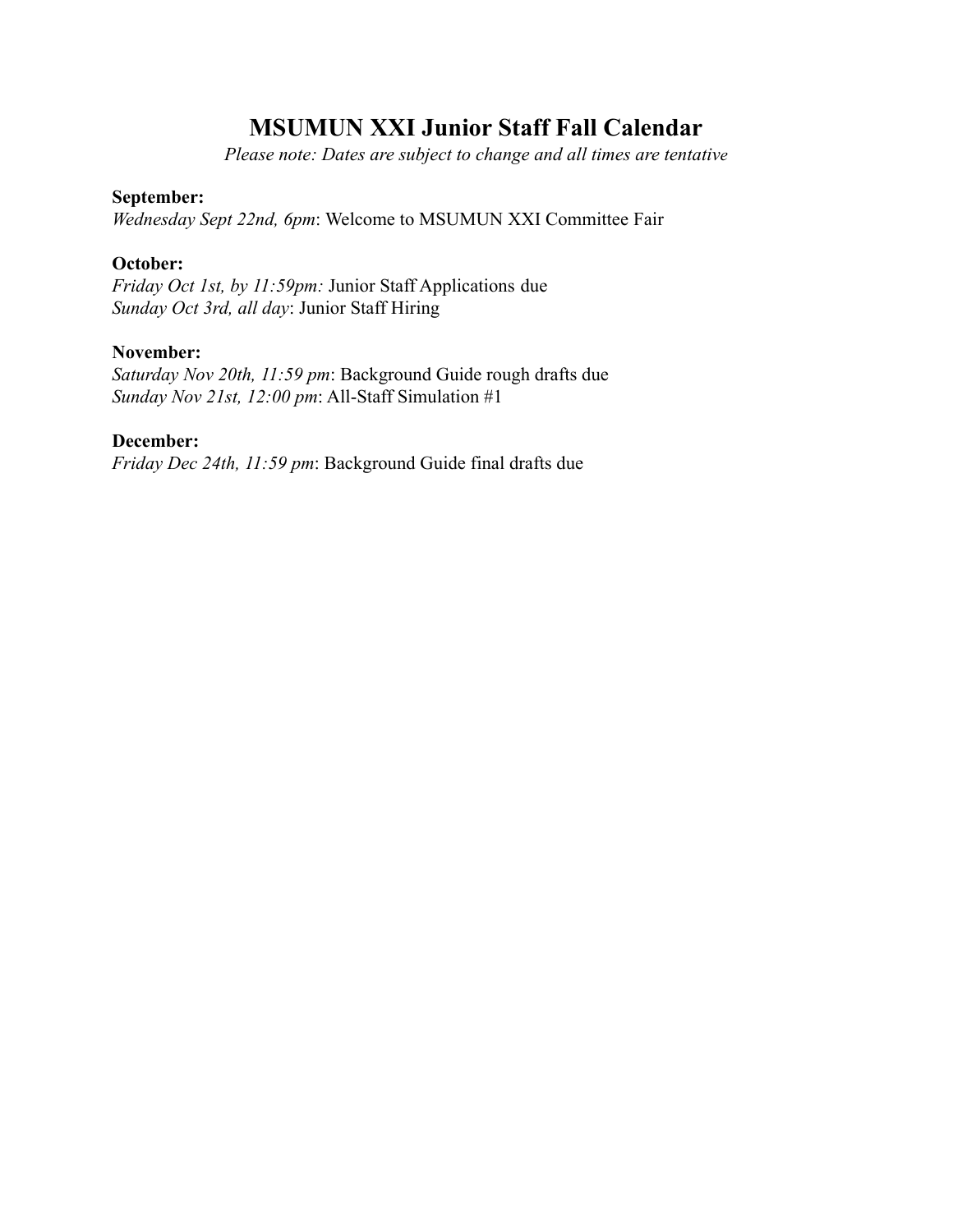# **Position Descriptions**

Below is a description of each Junior Staff position and the committees MSUMUN will be running at Session XXI. **The interest forms for conference service staff are a separate form. You can find them at msumun.org or email c.o.staff@msumun.org.**

### **Committee Staff:**

*General Assembly Assistant Chair:* Directly assists the Chairperson in running the committee in terms of parliamentary procedure, research topics, and writing background guides.

*Specialized Assistant Chair:* Directly assists the Chairperson in running the committee in terms of parliamentary procedure, research topics, special committee structure, and writing background guides.

*Assistant Crisis Chair:* Directly assists the Chairperson in running the committee in terms of parliamentary procedure as well as research topics and writing background guides.

*Assistant Crisis Director:* Support the Crisis Director with writing crisis drops, press releases, strategic acting, assistance in writing background guides, and other crisis development.

### **Conference Services Staff:**

*Logistics:* Support USG of Internal Affairs in creating logistics for events and both the conferences, and act as pages for committees at both conferences

*Photo Editor:* Work with UGS of Technology and Operations in taking and editing photos of MSUMUN events

*Tech Assistant:* Work with USG of Technology and Operations to maintain and administer MSUMUN technology such as printers, projectors, wireless adapters, and website.

*Sales Associate:* Sells and advertises MSUMUN merchandise and apparel during the weekend of the conference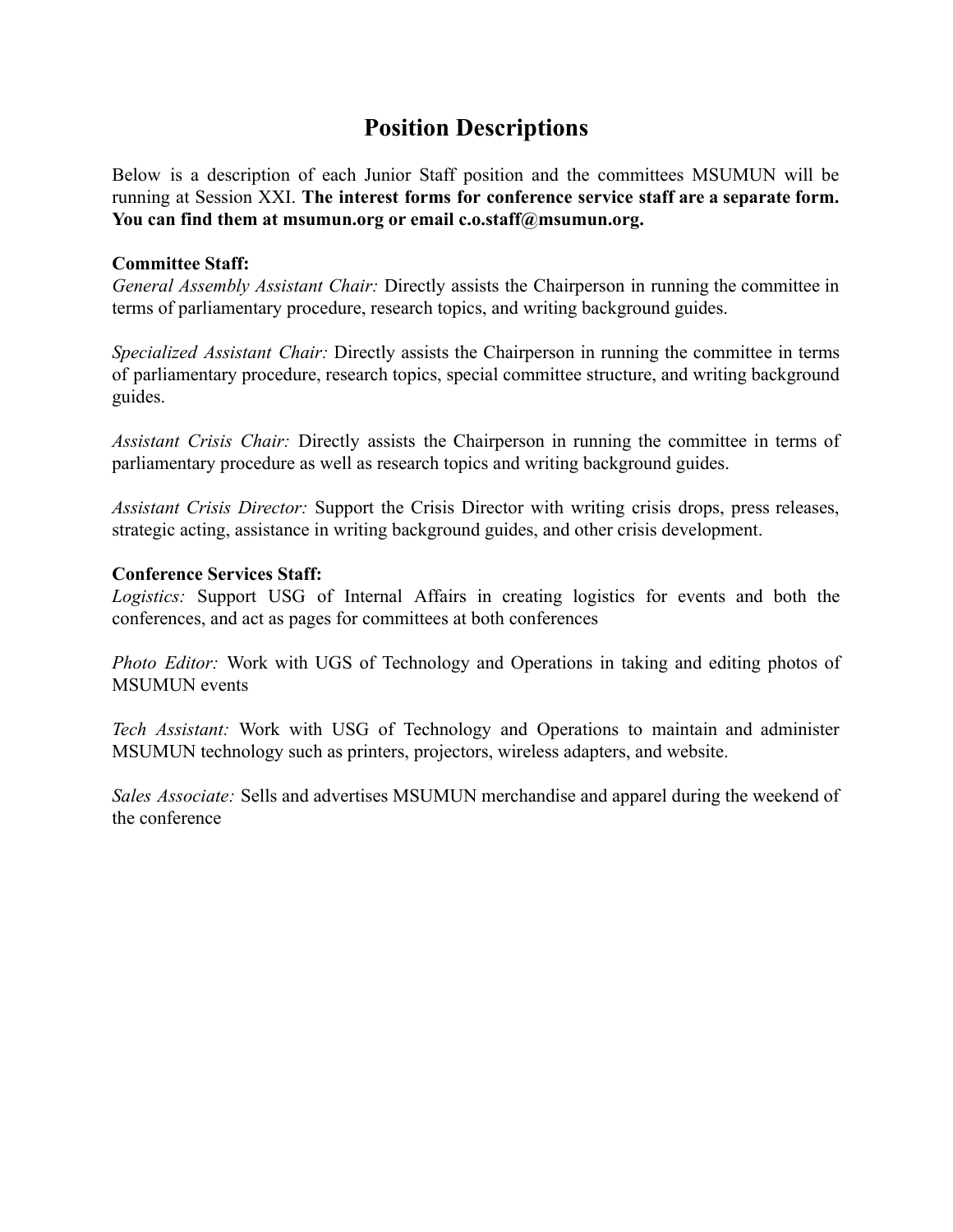# **MSUMUN XX Committees and Crises**

#### **General Assemblies:**

IAEA 1986 UN Fifth Committee UNDP **SPECPOL** UN Commission on the Status of Women

#### **Specialized Committees:**

United Nations Security Council Chicago City Council 1920 Michigan Department of Natural Resources Canadian Parliament 1970: Fallout from the October Crisis World Cocoa Foundation Indigenous Peoples of Africa Coordinating Committee

#### **Crisis Committees:**

Red Alert: Fidel Castro's Cabinet, 1959 Democracy or Dictatorship: The Philippines People Power Revolution, 1983 Jamestown: The First Colony, 1607 Council of the Pharaoh's Tomb: Tutankhamun's Tomb, 1922 Furor Teutonicus: Germanic Tribes, 1st Century AD Camelot: King Arthur's Court *Ad hoc Crisis Committee -* Behind the Buttered Curtain: Mutually Assured Destruction with Seuss!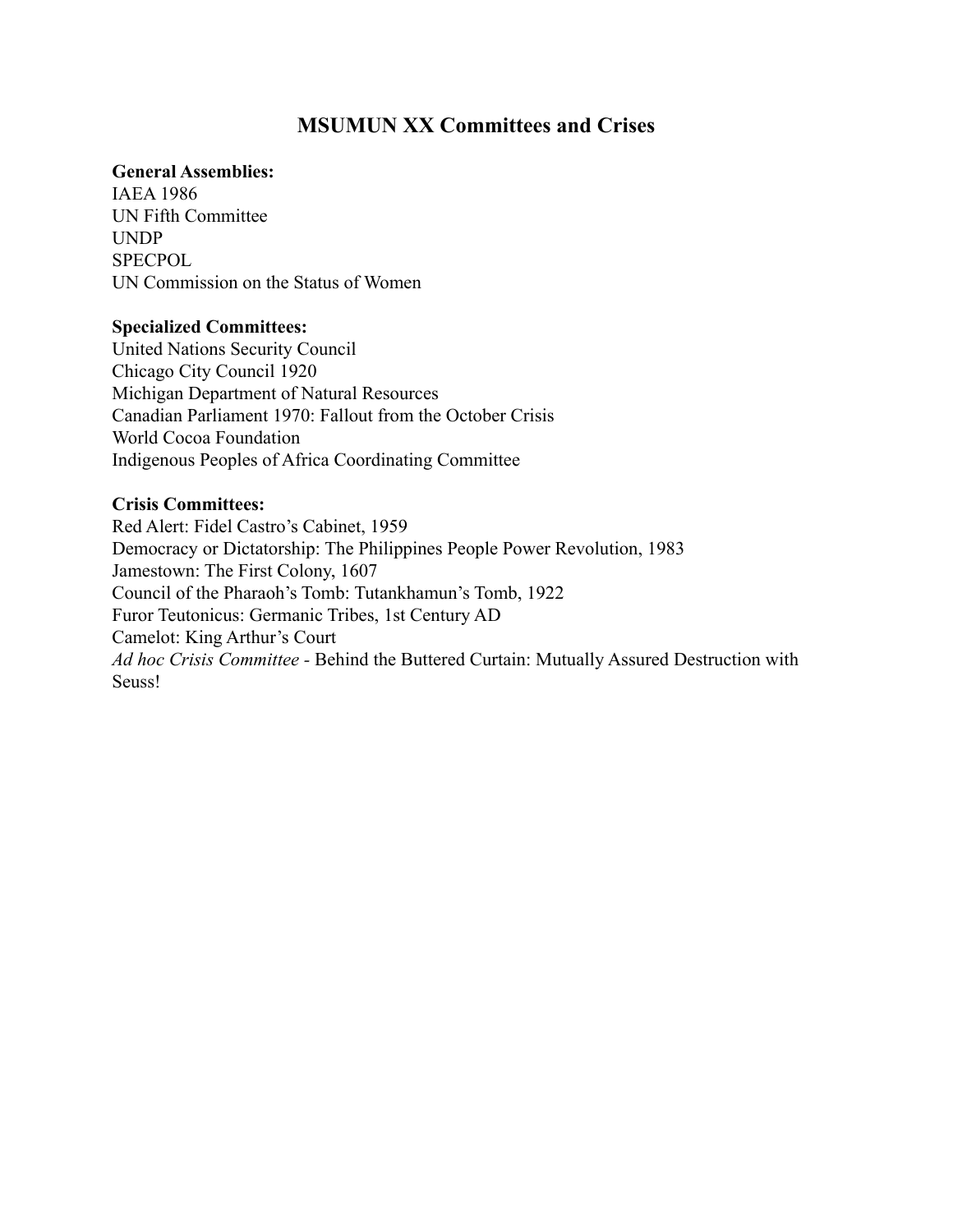# **Junior Staff Placement Form**

Application Process: Please fill out the following information and save the document with your first and last name in the document title (i.e. Firstname Lastname.doc). Please send them as either a .doc or a .pdf (No Apple Pages, please!). **Email completed applications to [committees@msumun.org](mailto:committees@msumun.org) and [crisis@msumun.org](mailto:crisis@msumun.org).**

After applications are submitted, MSUMUN will contact you with a time for an interview on October 3rd. All those who apply will be granted an interview of approximately 10 minutes. Interviews are an opportunity for potential staffers to be face-to-face with Senior Staffers to tell them which committees they wish to be a part of and why. **No prior knowledge or experience with Model UN or the committees are needed!**

**Application Deadline:** Friday, October 1st, at 11:59pm sent to **[committees@msumun.org](mailto:committees@msumun.org) and [crisis@msumun.org](mailto:crisis@msumun.org)**.

### **General Information:**

Please answer the following questions:

| Full Name:                |                          |                                                                             |       |      |  |
|---------------------------|--------------------------|-----------------------------------------------------------------------------|-------|------|--|
|                           | First                    | Last                                                                        |       |      |  |
| E-mail:                   |                          |                                                                             |       |      |  |
| $Major(s)$ :              |                          |                                                                             |       |      |  |
| Phone<br>Number:          |                          | Expected<br>Graduation:                                                     |       |      |  |
| $Collect(s)$ :            |                          |                                                                             | Month | Year |  |
| Returning Staff $(Y/N)$ : |                          | T-Shirt Size:                                                               |       |      |  |
|                           | <b>General Questions</b> |                                                                             |       |      |  |
|                           |                          | 1) How do you spend your free time (hobbies, interests, etc.)?              |       |      |  |
| 2)                        |                          | What is a random fact about you?                                            |       |      |  |
| 3)                        |                          | What are you most excited about for MSUMUN XX?                              |       |      |  |
| 4)                        | experience?              | What will you contribute to MSUMUN, and what do you hope to get out of this |       |      |  |